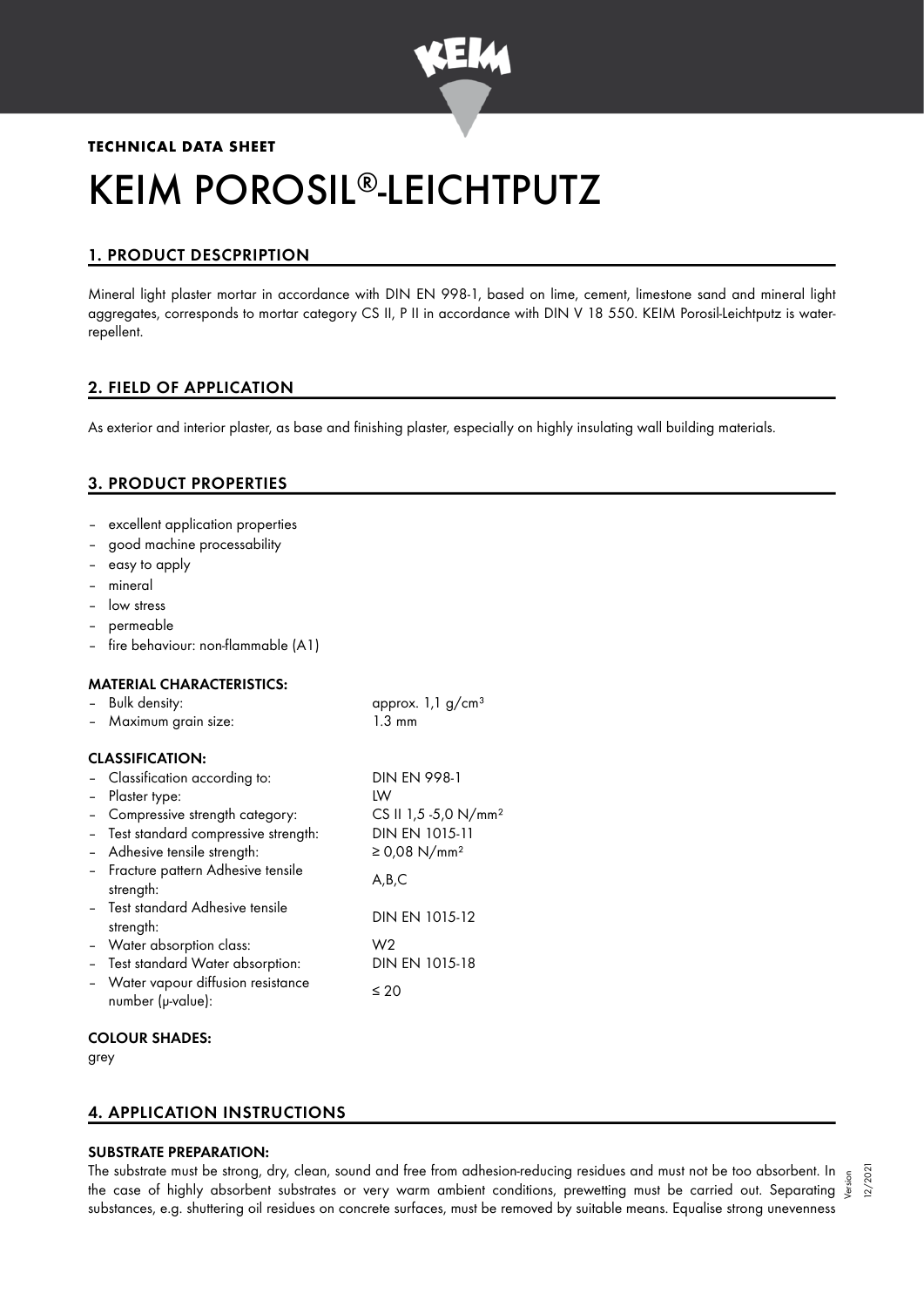with suitable material of the same type. For smooth concrete surfaces, apply KEIM Universalputz as a bonding bridge using the combed bed method.

#### APPLICATION CONDITIONS:

Ambient and substrate temperature ≥ 5 °C during application and drying. Do not apply in direct sunlight or on sun-heated substrates. Protect surfaces from direct sun, wind and rain during and after application.

#### PREPARATION OF MATERIAL / MIXING & CONVEYING:

Mix KEIM Porosil-Leichtputz with approx. 8.0 - 8.5 l (specification per bag) of clean water with a power stirrer to a stiffplastic consistency without lumps and allow to mature briefly. Do not remix already stiffened material with water. Application can be performed by hand, via continuous mixer or rendering machine.

#### APPLICATION:

Apply mixed KEIM Porosil-Leichtputz quickly with suitable tools in uniform layer thickness.

#### LAYERING SYSTEM:

Base plaster: When used as a base coat, the minimum plaster thickness is 10 mm. For plaster thicknesses greater than 20 mm per layer and other unfavourable conditions, multi-layer application is recommended, whereby the previous layer must be roughened in each case. When working with several layers, observe the intermediate standing times and do not exceed the total thickness of 30 mm for all layers.

## REINFORCEMENT:

For lightweight brick masonry with λ-values of 0.14 W/mk and less, a fabric filler with KEIM Turado as intermediate or finishing render layer is required.

#### TOP RENDER:

When using KEIM Porosil-Leichtputz as finishing plaster, the surface can be felted with a sponge board after sufficient consolidation. Free texturing or washing is also possible. A minimum thickness of 3 mm must be observed.

# AFTERTREATMENT:

KEIM Porosil-Leichtputz must be protected from drying out too quickly due to sun or wind, or kept moist if necessary.

#### FINISHING:

All KEIM coating systems for exterior and interior use are suitable.

Observe the standing time before painting.

Required preparatory work on exterior surfaces: Etching with KEIM Etching Liquid, diluted 1:3 with water, then rinse with clean water.

#### SETTING TIME:

at least 1 day per mm render thickness (depending on temperature and relative humidity). When used as top coat render, allow to set for at least 5 days before coating. (If the standard rule of 1 day per mm results in longer setting times due to the layer thickness, the longer setting time must then be observed before painting).

#### CONSUMPTION:

approx. 1 kg/m² per mm

These material consumption values are guide values for smooth substrates. Exact consumption values must be determined by means of test areas.

#### CLEANING OF TOOLS:

Clean tools, machines and mixers immediatley after use with water. In hardened state only a mechanical removal is possible.

## 5. PACKAGING

| <b>Container content</b> | Unit of measure | Quantity on pallet | Type of container |
|--------------------------|-----------------|--------------------|-------------------|
|                          | κg              |                    | bag               |